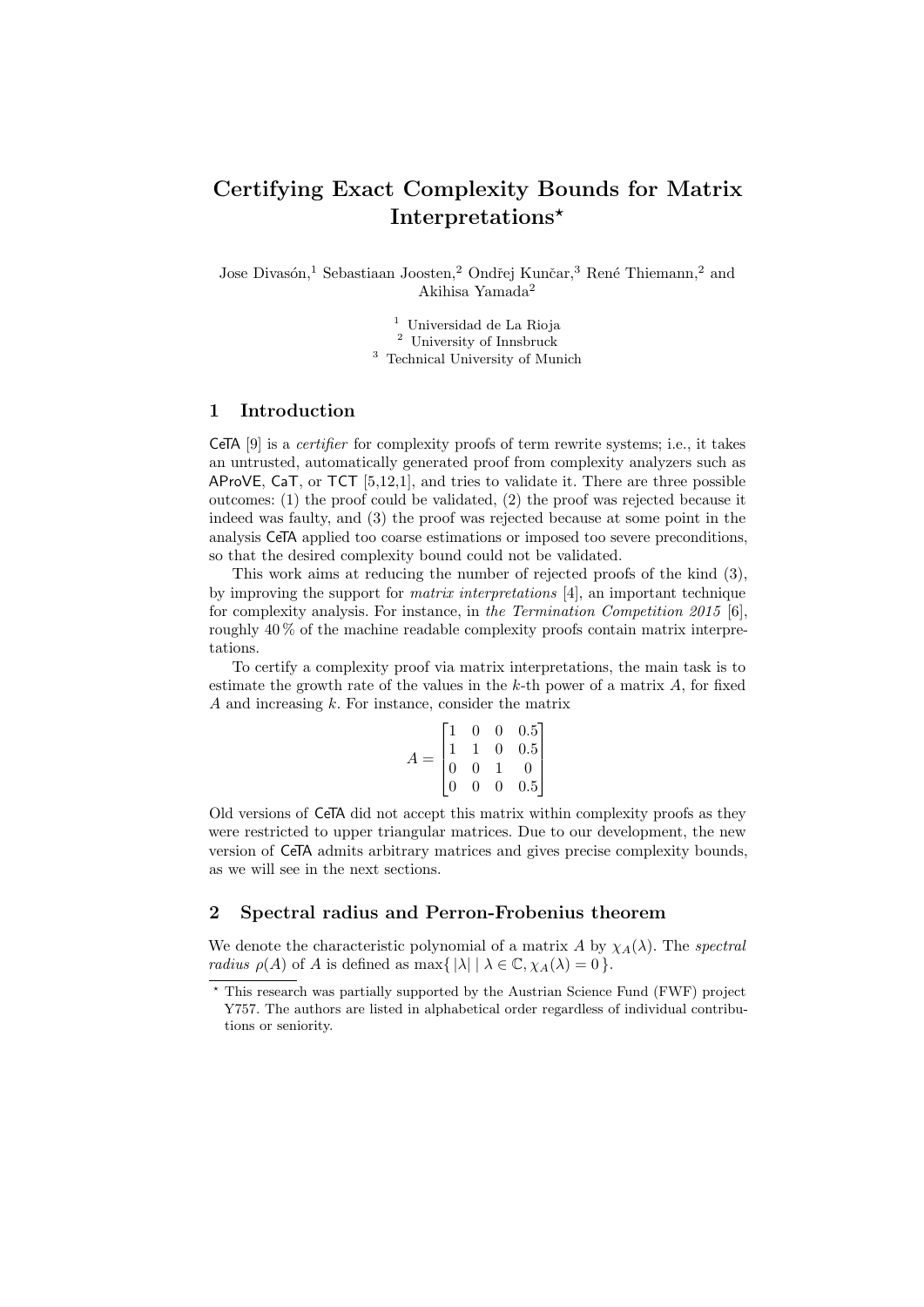In an earlier work [\[11\]](#page-3-6), we formalized the theory of *Jordan normal forms* (*JNFs*) [\[7\]](#page-3-7) in Isabelle/HOL. With the help of JNFs we obtained the following theorem about the spectral radius.

Bellow we denote the multiplicity of a root  $\lambda$  of a polynomial f by  $m(f, \lambda)$ , and the growth rate of  $A^k$  denotes the growth rate of the largest values in  $A^k$ .

Theorem 1 (Complexity via spectral radius and multiplicity).

<span id="page-1-0"></span>1. If  $\rho(A) > 1$ , then  $A^k$  grows exponentially.

<span id="page-1-1"></span>2. If  $\rho(A) \leq 1$ , then  $A^k \in \mathcal{O}(k^{n-1})$  for  $n = \max\{m(\chi_A, \lambda) \mid \chi_A(\lambda) = 0, |\lambda| = 1\}$ .

One problem in using the theorem for certifying complexity proofs is that it is expensive to compute all complex roots of  $\chi_A$ , and also to compute the largest norm among them.

To avoid the expensive computations, in recent work [\[2\]](#page-3-8) we formalized the Perron-Frobenius theorem in Isabelle/HOL. Here the recent addition of local type definitions [\[8\]](#page-3-9) was essential.

**Theorem 2 (Perron-Frobenius).** If  $A$  is a non-negative real matrix, then  $\chi_A(\rho(A)) = 0$ ; i.e.,  $\rho(A)$  is a real root of  $\chi_A$ .

This means that  $\rho(A) \leq 1$  iff there is no real root of  $\chi_A$  in the interval  $(1, \infty)$ . The latter property can be easily checked using Sturm's method, whose formalization was already provided by Eberl [\[3\]](#page-3-10).

Another problem is to compute the degree in Theorem [1,](#page-1-0) step [2.](#page-1-1) To quickly estimate it we also formalized Yun's square-free factorization algorithm [\[11\]](#page-3-6).

**Theorem 3 (Yun factorization).** Let  $(c, [f_1, \ldots, f_n])$  be the result of Yun's algorithm applied on polynomial f. Then  $f = c \cdot f_1^1 \cdot \ldots \cdot f_n^n$  and each root  $\lambda$  of  $f_i$ satisfies  $m(f, \lambda) = i$ .

Now we can turn Theorem [1](#page-1-0) into an executable algorithm as follows.

<span id="page-1-2"></span>

| <b>Algorithm 1:</b> Estimating complexity via spectral radius                                           |
|---------------------------------------------------------------------------------------------------------|
| <b>Input:</b> A non-negative real matrix $A$ .                                                          |
| <b>Output:</b> A degree d such that $A^k \in \mathcal{O}(k^d)$ .                                        |
| 1 Ensure $\rho(A) \leq 1$ with the help of Sturm's method.                                              |
| <b>2</b> Return $d = n - 1$ if Yun's algorithm applied on $\chi_A$ delivers $(c, [f_1, \ldots, f_n])$ . |
|                                                                                                         |

In the running example, we determine the square-free factorization of  $\chi_A$  as

$$
\chi_A(x) = \frac{1}{2} - \frac{5}{2}x + \frac{9}{2}x^2 - \frac{7}{2}x^3 + x^4 = \frac{1}{2} \cdot (2x - 1)^1 \cdot (x - 1)^3
$$

Hence Algorithm [1](#page-1-2) concludes  $A^k \in \mathcal{O}(k^2)$ .

This bound is, however, not tight. Whereas the first line of Algorithm [1](#page-1-2) is precise, the second part introduces approximation: it ignores the condition of Theorem [1](#page-1-0) that one only has to inspect the multiplicities of roots  $\lambda$  that satisfy  $|\lambda| = 1$  $|\lambda| = 1$ . Moreover, just taking the multiplicity in Theorem 1 is already imprecise.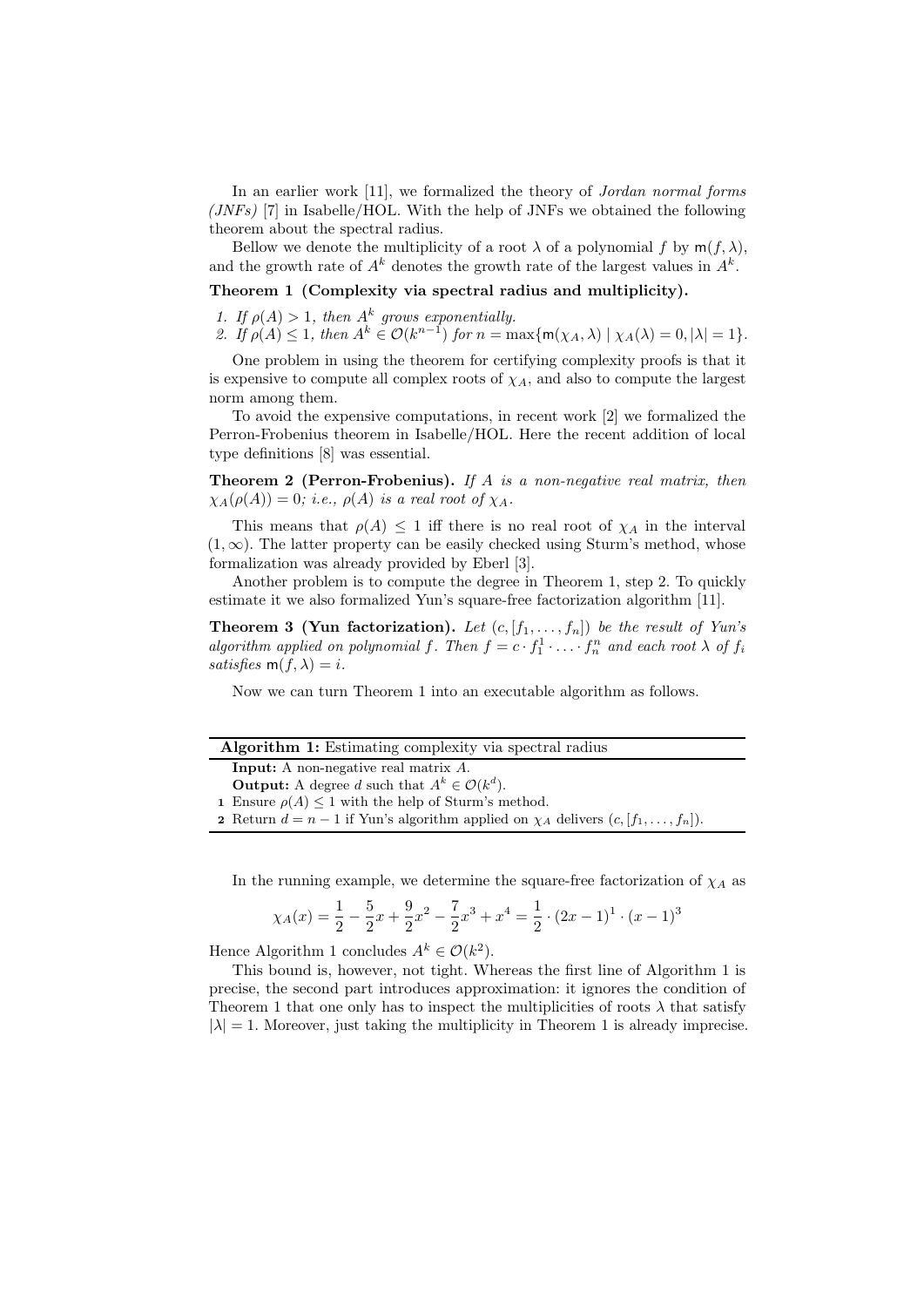#### 3 Jordan normal forms

If one can determine all roots of  $\chi_A$ , then one can compute the JNF of A, i.e., an invertible matrix P and a JNF J such that  $A = PJP^{-1}$ . In the running example, the roots are 1 and  $\frac{1}{2}$ , and the JNF is

<span id="page-2-0"></span>
$$
J = \begin{bmatrix} 1 & 1 & 0 & 0 \\ 0 & 1 & 0 & 0 \\ 0 & 0 & 1 & 0 \\ 0 & 0 & 0 & 0.5 \end{bmatrix}
$$

which is concisely represented by the list of Jordan blocks:  $(2, 1), (1, 1), (1, 0.5)$ indicates a block of size 2 with diagonal entry 1, a block of size 1 with diagonal entry 1, and a block of size 1 with diagonal entry 0.5.

A closed formula is known for  $k$ -th powers of JNFs; in this case,

|                                              | $\begin{bmatrix} 1^k & \binom{k}{1} 1^{k-1} & 0 \\ 0 & 1^k & 0 \end{bmatrix}$ |                 | $\begin{array}{c c} 0 & \end{array}$ |                                                                                                        |  |  |
|----------------------------------------------|-------------------------------------------------------------------------------|-----------------|--------------------------------------|--------------------------------------------------------------------------------------------------------|--|--|
| $J^k = \begin{bmatrix} 0 \\ 0 \end{bmatrix}$ |                                                                               | $\frac{0}{1^k}$ |                                      | $= \begin{bmatrix} 1 & k & 0 & 0 \\ 0 & 1 & 0 & 0 \\ 0 & 0 & 1 & 0 \\ 0 & 0 & 0 & 0.5^k \end{bmatrix}$ |  |  |
|                                              |                                                                               |                 |                                      |                                                                                                        |  |  |
|                                              |                                                                               |                 | $0.5^k$                              |                                                                                                        |  |  |

whose elements are clearly bounded by k. Since  $A^k = P J^k P^{-1}$ , we can derive the tight bound  $A^k \in \mathcal{O}(k)$ .

Analysing the Jordan blocks of a matrix gives a precise complexity bound.

Theorem 4 (Complexity via JNFs). Let A have JNF J, represented by blocks  $(n_1, \lambda_1), \ldots, (n_l, \lambda_l)$ .

- $-$  If  $|\lambda_i| > 1$  for some i, then  $A^k$  grows exponentially.
- $-If |\lambda_i| \leq 1$  for all i, then  $A^k \in \Theta(k^{n-1})$  where  $n = \max\{n_i | |\lambda_i| = 1\}.$

To formalize the theory of JNF in Isabelle/HOL, we developed a new library for matrices that allows us to conveniently work with block matrices. We then formalized the Gram-Schmidt orthogonalization algorithm and the Schur decomposition to turn matrices into upper-triangular form, and formalized an algorithm that turns upper-triangular matrices into JNFs.

#### 4 Algebraic numbers

For a rational (or even integer) matrix A, the roots of  $\chi_A$  are in general algebraic (complex numbers represented as roots of rational polynomials). At the time of development, there was no executable formalization of algebraic numbers in Isabelle; hence we recently developed such a library [\[10\]](#page-3-11).

*Example 5.* Consider a matrix A with  $\chi_A = \frac{1}{3} + \frac{2}{3}x + x^4$ . Using our devel-opment [\[10\]](#page-3-11), we can exactly compute the complex roots of  $\chi_A$ ; the complex roots are expressed via the real roots of  $f = -1 - 12x^2 + 144x^6$  and  $g =$  $7 - 216x^2 - 336x^4 - 1248x^6 + 1152x^8 + 6912x^{12}$  as follows: